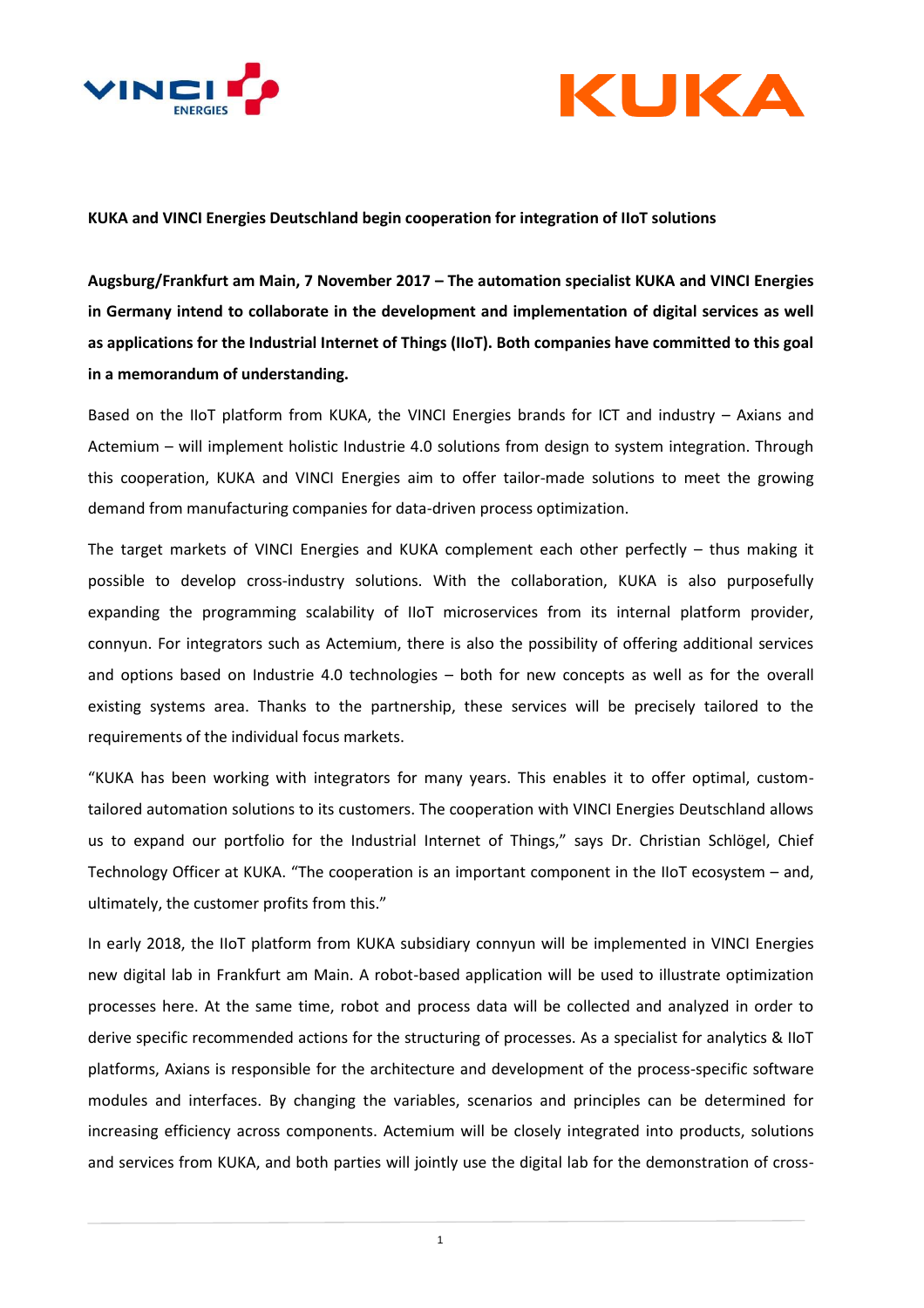



industry application scenarios.

"With the collaboration between KUKA and VINCI Energies Germany, we are triggering an additional innovation boost for Industrie 4.0 customers. As pioneers for the solutions of the future, we are jointly developing and adopting new approaches for cobots and automation as well as for IIoT platforms deeply anchored in industrial value creation," states Dr. Bernhard Kirchmair, Chief Digital Officer at VINCI Energies Deutschland.

Actemium, Axians and KUKA are thus expanding their portfolios with specific IIoT solutions to be used in their respective markets. A main focus is on the manufacturing sector. Besides Industrie 4.0 technologies, an upcoming step will push the enlargement of Actemium's portfolio for robot-based automation. The strategic partnership is geared towards short and long-term synergies in order to establish the principle of a shared manufacturing ecosystem on the market.